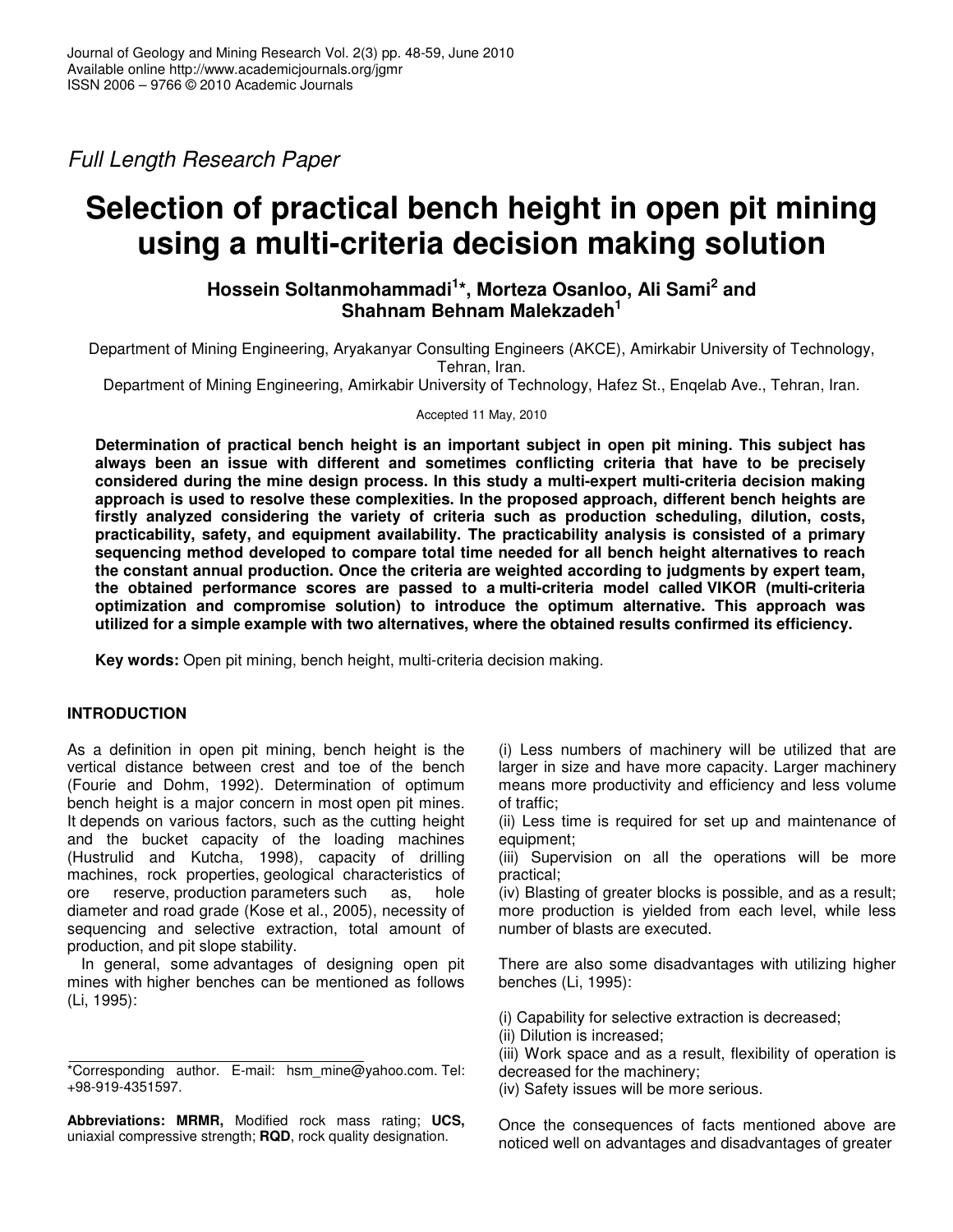

**Figure 1.** Hierarchical structure suggested for bench height optimization criteria.

or smaller bench heights, the significance of decision making on optimum height for benches of an open pit mine from viewpoint of multiple criteria and experts will be explicitly perceived. Each one of these criteria and experts have different performance scores and weights in the decision making process.

This study employs the VIKOR (Vlse Kriterijumska Optimizacija I Kompromisno Resenje in Serbian) method, presented by Opricovic and Tzeng (2002; 2004; 2007) which is a compromise ranking method to optimize aggregation of different criteria scores of different bench heights simultaneously. The criteria scores and weights will be obtained from field quantitative observations and questionnaires sent to the most related experts. The result of this approach will be a consensual bench height alternative that has placed in the first rank of the VIKOR compromise ranking solution.

#### **Establishing bench height optimization criteria**

The criteria distinguished as most influential have been categorized in two economical and technical clusters of the hierarchy shown in Figure 1. The following sections discuss how these criteria can affect the optimum bench height.

## **Production scheduling**

A bench height alternative is the most suitable from

production scheduling point of view, when the grade variability of the produced ore from the designed pushbacks is the slightest. This criterion can be expressed as standard deviation for ore grade of different push-backs of the pits designed with alternative bench heights, while the other parameters such as overall stripping ratio and total annual production remained constant. The standard deviation (*SD*) of ore grade can be calculated by Equation (1). This statistical equation is famous in mathematics as Bessel's correction (Reichmann, 1961):

Equation (1):

$$
SD = \left[\sum_{i=1}^{n} \frac{(G_i - \mu)^2}{(n-1)}\right]^{\frac{1}{2}}
$$

Where, *n* is the number of push-backs *i=1,2,…n*, *G<sup>i</sup>* is the mean value of ore grade for push-back *i*, and is the expected mean value for ore grade during mine life cycle.

## **Dilution**

The bench height also has an impact on the recovery of ore and therefore, dilution and ore loss should be precisely estimated for practical bench geometries. This estimation can be made through conditional simulation introduced by Glacken et al. (2000); where, the calculation of dilution and ore loss percentages for various orezones, cut-off grades, and simulation *scenarios*, can appropriately show the sensitivity of the ore-zones to bench heights and cut-off grade combinations.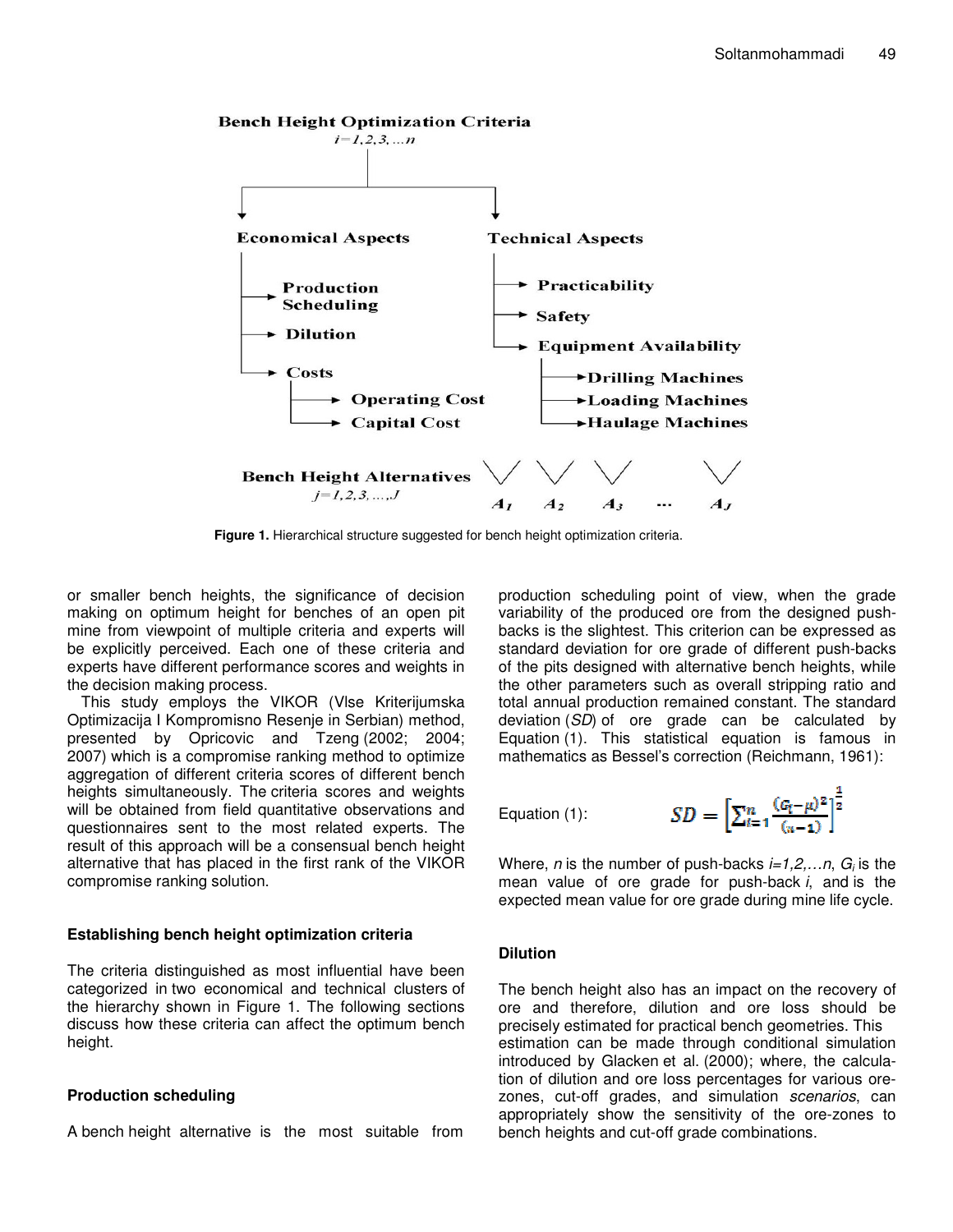

**Figure 2.** Dilution versus bench height (Bozorgebrahimi et al., 2005).



**Figure 3.** Large block of the simple sequencing method.

In open pit mining, factors that can affect the degree of dilution can be regarded as deposit-related or minerelated. The bench height is a mine-related parameter that can be studied using a simple geometrical model of the deposit. By changing this parameter individually, while the deposit-related parameters (such as ore distribution, ore slope and ore thickness), and minerelated parameters (such as the mining method, the mine geometry, the mining direction, the equipment size and the skill of the operators) are kept constant, the sensitivity of dilution to bench height parameter can be calculated by the following equation (Bozorgebrahimi et al., 2005):

Equation (2):

$$
D = \frac{w}{(W+O)} \times 100
$$

Where, *D* is dilution (%), *W* is tones of waste and *O* is tones of ore. It has been proved that, greater bench heights will result in poorer dilution control and reduced selectivity, especially for non-homogenous deposits. Figure 2 shows that for a particular ore body where other ore geometry parameters are constant, increasing the bench height results in an increase in dilution.

#### **Costs**

The costs of a mine can be divided into two main portions, namely, the capital cost including equipment

acquisition and the operating cost which consists mainly of labour, maintenance and consumables like electricity, explosives, fuel, etc. However, the quantity, size, and power of the ordered machinery have to be modified as the bench geometry is changed due to different bench heights. This modification has consequently a direct impact on the capital and operating costs of the mine (Roman and Daneshmend, 2000). These costs are considerably predictable and can be expressed as a currency unit per tons of extracting ore.

#### **Practicability**

Taking into consideration the inevitability of oversimplifications, a method called simple sequencing, is presented by the authors to evaluate practicability of alternative bench heights in the final pit design. In the proposed method, the ore reserve is entirely considered as a hypothetical large block with constant dimensions as illustrated in Figure 3. The large block is divided into a number of small blocks which have equal widths, lengths and heights. The large block and small blocks are equal in length; width of the small blocks should not be more than length of a regular blasting block, and height of the small blocks will match the considered bench height. In order to extract each small block shown in Figure 3, the upper and adjacent small blocks should have been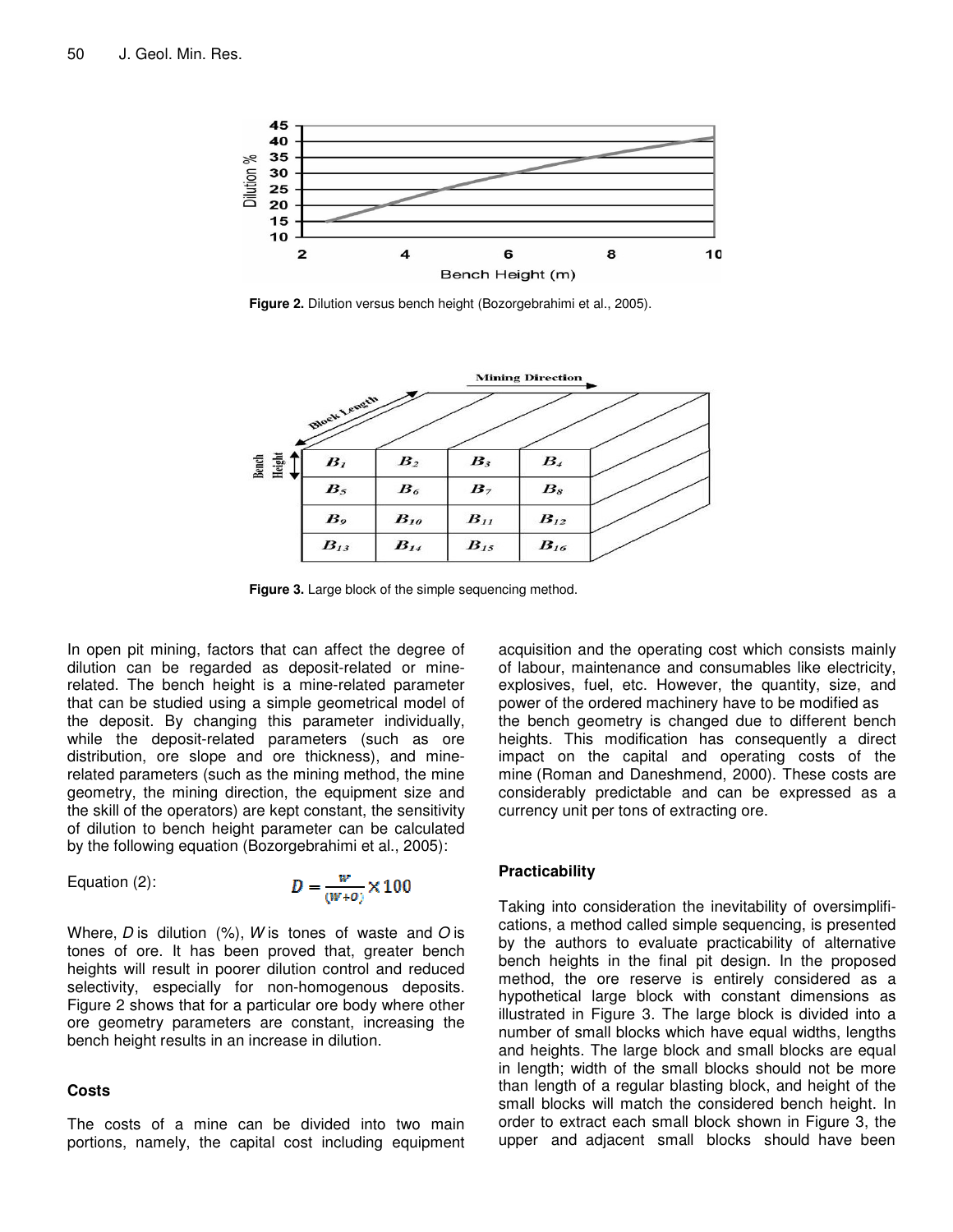extracted in previous sequences to ensure minimum required operational space.

The minimum required time cycle for "drilling and blasting" and "loading and haulage" operations of a regular blasting block can be measured from similar projects running in the area with different bench heights. These measurements then are generalized and accepted as identical for critical time cycles of the operations on small blocks of the simple sequencing method. In the proposed method, the least cumulative critical operational time *TCritical* for all the sequences *i=1,2,…n*, means the most practical bench height:

Equation (3): 
$$
T_{\text{critical}}^i = \{ \max(T_{\text{DRB}}^i, T_{\text{LRH}}^i) | i = 1, 2, \dots n \}
$$

Equation (4): 
$$
T_{\text{critical}} = \sum_{i=1}^{n} T_{\text{critical}}^{t}
$$

Where,  $\mathcal{T}_{\scriptscriptstyle D\&B}^{i}$  and  $\mathcal{T}_{\scriptscriptstyle L\&H}^{i}$ are, respectively, the critical times for "drilling and blasting" and "loading and haulage" in sequence *i*.

#### **Safety**

Every bench in open pit mines composes a slope which its stability should be guaranteed to ensure safety of the entire pit. Today, the factor of safety is the most common measure of slope stability, and there is wide experience in its application to all types of geological conditions (Wyllie and Mah, 2005). For open pit mines, the factor of safety generally used is in the range of 1.2 - 1.4. The limit equilibrium analysis is usually used to calculate the factor of safety *FS* as Equations (5 and 6) (Wyllie and Mah, 2005):

Equation (5): 
$$
FS = \frac{resisting \ forces}{driving \ forces}
$$

Equation (6):

$$
FS = \frac{cA + Wcos\psi_p\tan\phi}{Wsin\psi_p}
$$

Where, the rock is assumed to be a Mohr–Coulomb material in which the shear strength is expressed in terms of the cohesion  $c$  and friction angle  $\pmb{\varphi}$ .  $\pmb{\psi}_\rho$  is the dip of the sliding surface, *A* is its area, and *W* is the weight of the block lying above the sliding surface.

#### **Equipment availability**

It is clear that, the bench geometry has a direct influence on availability of the equipment. The equipment availability can be estimated for different alternative bench heights of an open pit mine in which, different

types of drilling, loading, and haulage machines are utilized being well suit for the considered bench geometry. As stated by Dhillon (2008), availability is defined as the probability that a piece of equipment is functioning satisfactorily at a specified time, when used according to specified conditions, where the total time includes operating time, logistical time, active repair time, and administrative time. Therefore, the equipment availability *AV* is simply the proportion of time the equipment is able to be used for its intended purpose and is expressed by Equation (7):

Equation (7):

$$
AV = \frac{(TH - DT)}{TH} \times 100
$$

Where, *TH* is the total hours and *DT* is the downtime hours of equipment.

#### **Compromise solution by the VIKOR method**

The VIKOR method focuses on ranking and selecting from a set of alternatives, and determines compromise solutions for a problem with conflicting criteria. Opricovic (1998); Opricovic and Tzeng (2002; 2004; 2007) developed VIKOR, which means multi-criteria optimization and compromise solution. This method is based on the compromise programming of Multi-Criteria Decision Making (MCDM).

#### **Decision matrix**

A decision matrix (*F*) is constructed at the first step with the following structure:

Equation (8): 
$$
F = \begin{bmatrix} f_{11} & f_{12} & \cdots & f_{1n} \\ f_{21} & f_{22} & \cdots & f_{2n} \\ \vdots & \vdots & \ddots & \vdots \\ f_{J1} & f_{J2} & \cdots & f_{Jn} \end{bmatrix}
$$

Where, *J* is the number of alternatives *j*, *n* represents the number of criteria *i*, *fji* , indicates the performance score of alternative *j* with respect to criterion *i*. The criteria can be of cost or benefit types in the decision matrix. When a criterion is of benefit type, a larger performance is desired and conversely when a criterion is of cost type, a smaller performance is desired.

#### **Normalized decision matrix**

The normalized values *rji* can be calculated for benefit criteria by Equation (9):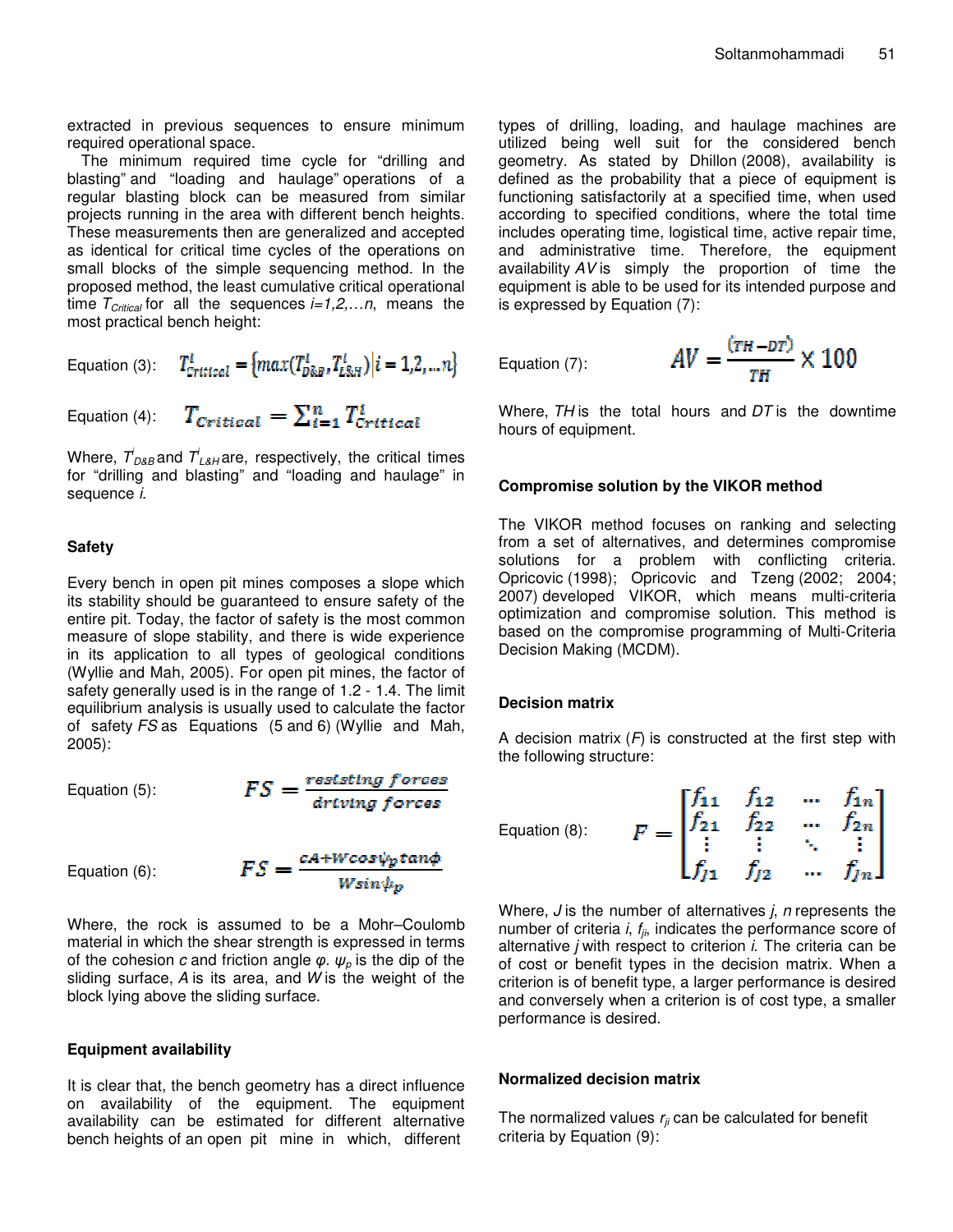Equation (9): 
$$
r_{ji} = \frac{f_{ji}}{\sqrt{\sum_{j=1}^{J} (f_{ji})^2}}, i = 1, 2, ..., n; j = 1, 2, ..., J
$$

Similarly, the normalized values *rji* can be calculated for cost criteria by Equation (10):

$$
r_{j_l} = \frac{\frac{1}{f_{j_l}}}{\sqrt{\sum_{j=1}^J \left(\frac{1}{f_{j_l}}\right)^2}}, i = 1, 2, ..., n; j = 1, 2, ..., J
$$

The normalized decision matrix (*R*) then can be expressed as follows:

Equation (11): 
$$
R = \begin{bmatrix} r_{11} & r_{12} & \cdots & r_{1n} \\ r_{21} & r_{22} & \cdots & r_{2n} \\ \vdots & \vdots & \ddots & \vdots \\ r_{j1} & r_{j2} & \cdots & r_{jn} \end{bmatrix}
$$

#### **Ideal and non-ideal solutions**

The ideal solution *A \** the negative ideal solution *A −* sets are determined as follows:

Equation (12):

$$
A^* = \{ \max_j r_{ji} \mid i = 1, 2, ..., n \} = \{ r_1^*, r_2^*, ..., r_n^* \}
$$

Equation (13):

$$
A^{-} = \{ \min_{j} r_{ji} \mid i = 1, 2, ..., n \} = \{ r_{1}^{-}, r_{2}^{-}, ..., r_{n}^{-} \}
$$

#### **Criteria weighting**

A compromise weighting strategy that can be adopted for VIKOR method is to obtain an aggregated set of criteria weights from questionnaires dispatched to the experts via using a group decision making system. There are different ways for aggregation of individual judgments in group decision making (Forman and Peniwati, 1998; Escobar et al., 2004). In this study, according to Equation (14), weighted geometric mean of individual judgments is suggested to be calculated in order to reach a consensual set of criteria weights.

Equation (14):

$$
W_i = \prod_{x=1}^X (W_i^x)^{W_x}
$$

In this Equation, *W<sup>i</sup>* refers to the group judgment on weight of criterion *i*,  $W$ <sup>*i*</sup>, refers to expert *x*'s judgment on weight of criterion *i*, *W<sup>x</sup>* is the normalized weight of expert *x*, and *X* is the number of experts.

#### **Utility measure**

The utility measure (*Sj*) for each alternative is given as:

Equation (15):

$$
S_j = \sum_{i=1}^n \frac{w_i (r_i^* - r_{ji})}{(r_i^* - r_i^-)}
$$

Where, *W<sup>i</sup>* is the weight of the *i*th criterion.

#### **Regret measure**

The regret measure (*Rj*) for each alternative is given as:

Equation (16): 
$$
R_j =
$$

$$
R_j = \max_i \left[ \frac{w_i(r_i^* - r_{ji})}{(r_i^* - r_i^-)} \right]
$$

#### **VIKOR index**

The VIKOR index (*Qj*) can be expressed as follows:

Equation (17): 
$$
Q_j = \nu \left[ \frac{S_j - \min_j S_j}{\max_j S_j - \min_j S_j} \right] + (1 - \nu) \left[ \frac{R_j - \min_j R_j}{\max_j R_j - \min_j R_j} \right]
$$

Where, *v* is the weight of the maximum group utility and is usually set to 0.5 (Tong et al., 2007). The alternative with the smallest VIKOR index value is determined to be the best compromise solution.

#### **Illustrative example**

In this section, a simple example of selecting the practical bench height for a small iron mine, being extracted by open pit mining method, has been taken into consideration, taking into account the existing equipment and capabilities. The purpose is to compare two pit schemes with 10 and 12.5 m bench heights. Therefore, geological block models for the iron mine was provided for both 10 and 12.5 schemes. Total annual production estimated for this mine was 3 million tones iron ore with average anticipated Iron (Fe) grade of 60.11 and also average Phosphorus (P) grade of 0.17 as a constraint.

The project working calendar and the available equipment at the inventory of contractor was controlled following a site investigation. Then, the magnitude and capacity required for drilling, loading and haulage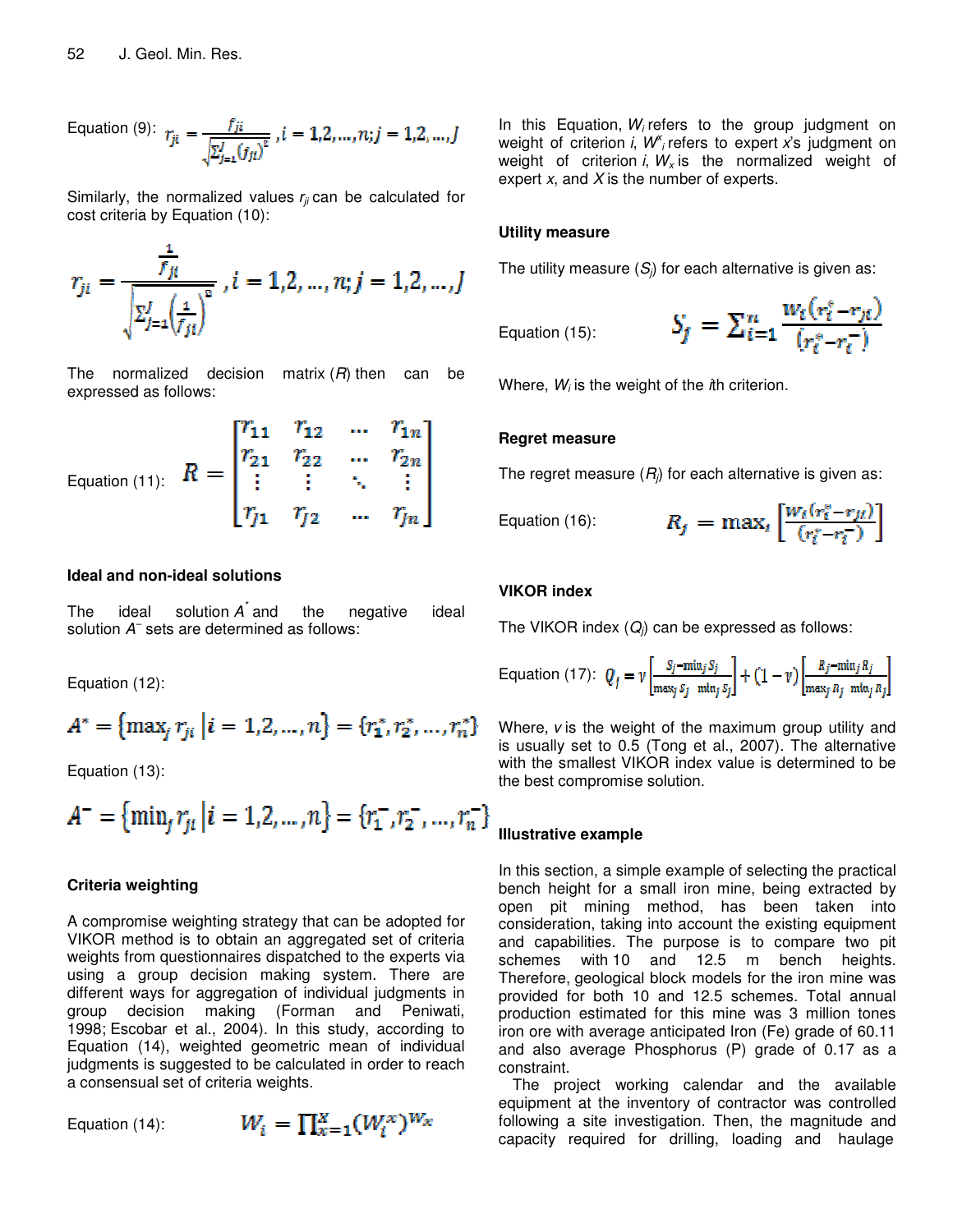| Expert No. 1                              |                       |                |              |                     |              |                               | Date: 16.11.2008 |         |
|-------------------------------------------|-----------------------|----------------|--------------|---------------------|--------------|-------------------------------|------------------|---------|
| <b>Bench Height Optimization Criteria</b> |                       |                |              |                     |              |                               |                  |         |
|                                           |                       | Economical     |              |                     |              | <b>Technical</b>              |                  |         |
| <b>SP</b> roduction Scheduling            | <b>Dilution</b><br>50 |                | Costs        | Practicability<br>0 | Safety<br>60 | <b>Equipment Availability</b> |                  |         |
|                                           |                       | Operating Cost | Capital Cost |                     |              | Drilling                      | Loading          | Haulage |
|                                           |                       | 80             | 100          |                     |              | 40                            | 40               | 40      |

**Figure 4.** A sample form of questionnaires filled in by experts.

**Table 1.** Aggregation of ten individual judgments into a normalized weighting set.

|                       |     | 2  |       | 10 | Geometric mean | <b>Normalized weights</b> |
|-----------------------|-----|----|-------|----|----------------|---------------------------|
| Production scheduling | 50  | 60 | ---   | 50 | 57             | 0.115                     |
| <b>Dilution</b>       | 50  | 30 | ---   | 50 | 48             | 0.096                     |
| Operating cost        | 80  | 70 | ---   | 60 | 70             | 0.140                     |
| Capital cost          | 100 | 70 | $---$ | 60 | 81             | 0.162                     |
| Practicability        | 70  | 80 | $---$ | 50 | 67             | 0.134                     |
| Safety                | 60  | 50 | $---$ | 60 | 62             | 0.124                     |
| Drilling availability | 40  | 30 | $---$ | 30 | 37             | 0.074                     |
| Loading availability  | 40  | 60 | ---   | 40 | 47             | 0.094                     |
| Haulage availability  | 40  | 20 | ---   | 20 | 30             | 0.060                     |

machines was evaluated for both of the pit schemes.

## **DATA GATHERING**

#### **Group criteria weighting**

A group of experts consisted of 10 decision makers was selected and asked to judge significance of criteria shown in Figure 4 through scoring them from a 0 - 100 range. Subsequently, as shown in Table 1, using Equation (14), weighted geometric mean of these individual judgments was calculated and the normalized values considered as the final weights of the criteria. In order to compose a decision matrix associated to this problem, in the next step, a number of calculations for both of the bench

height alternatives had to be made including; standard deviation of ore grade, dilution, cost estimation, etc.

## **Comparison of production scheduling**

#### **Production scheduling for 10 m bench height**

Three push-backs were designed for this scheme with 70 m intervals. Table 2, shows the different Iron (Fe) and Phosphorus (P) grade of the designed push-backs. Table 2 shows the standard deviation SD of Fe and P which have been calculated according to Equation (1). The geometric mean of these values has been accepted as an indicator for production scheduling criterion of 10 m bench height scheme.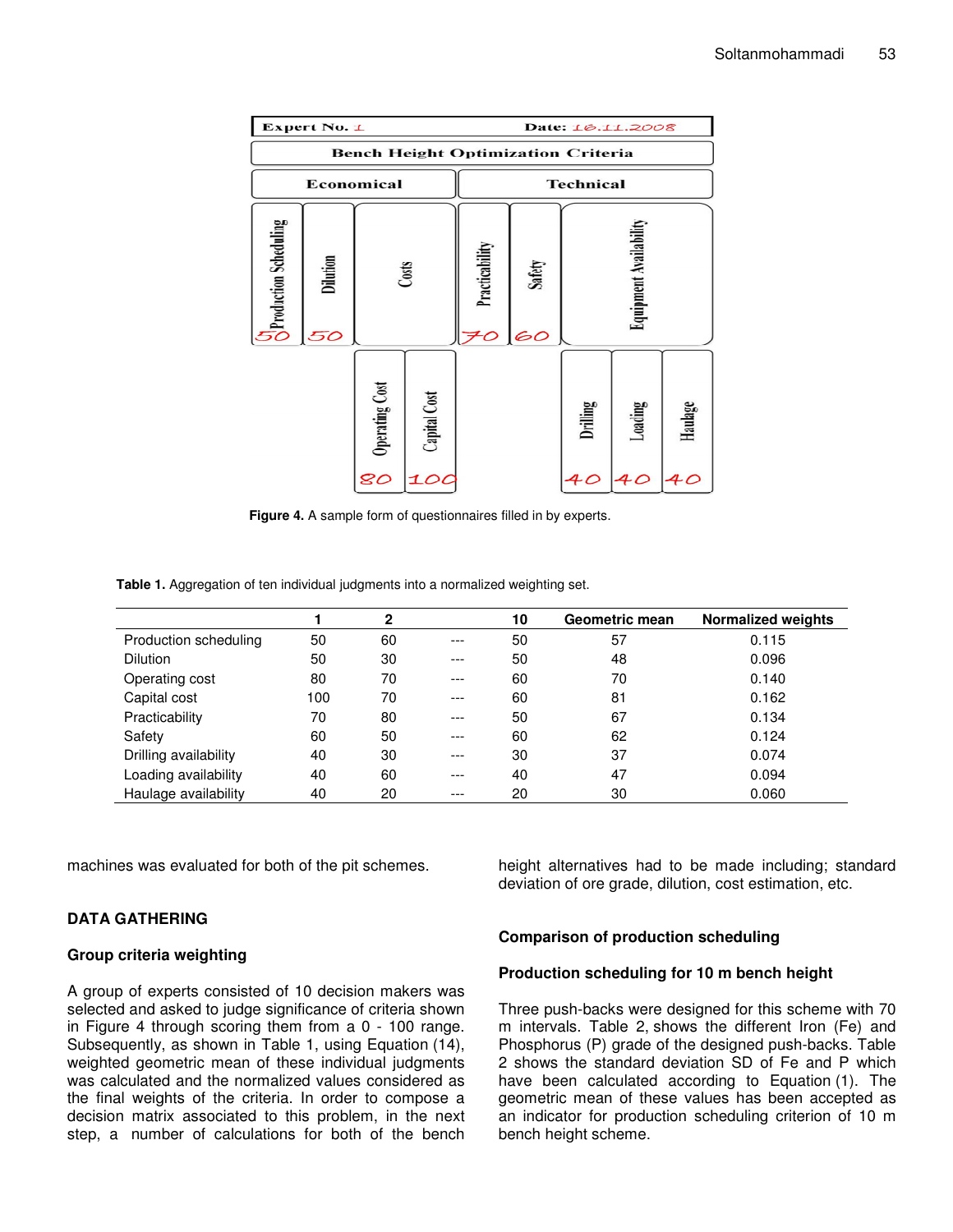| <b>Push-backs</b> | Fe grade | P grade | SD of Fe | SD of P | <b>Average SD</b> |
|-------------------|----------|---------|----------|---------|-------------------|
|                   | 63.31    | 0.16    | 2.60     | 0.03    | 0.26              |
|                   | 59.65    | 0.19    |          |         |                   |
| ິ                 | 58.37    | 0.20    |          |         |                   |

**Table 2.** Calculation of mean SD value for 10 meters bench height scheme.

**Table 3.** Calculation of mean SD value for 12.5 meters bench height scheme.

| <b>Push-backs</b> | Fe grade | P grade | SD of Fe | SD of P | Average SD |
|-------------------|----------|---------|----------|---------|------------|
|                   | 62.78    | 0.18    | 2.43     | 0.02    | 0.23       |
| 2                 | 61.12    | 0.19    |          |         |            |
| ຈ                 | 58.19    | 0.19    |          |         |            |

**Table 4.** Calculation of dilution percentage for 10 meters bench height scheme.

| <b>Push-backs</b> | Total ore (Tons) | Total waste (Tons) | Dilution (%) |       |
|-------------------|------------------|--------------------|--------------|-------|
|                   | 15,301,836       | 2,008,129          | 11.60        |       |
|                   | 9,728,509        | 17.139.642         | 63.79        | 46.43 |
| 3                 | 12,099,161       | 39.394.906         | 76.50        |       |

**Table 5.** Calculation of dilution percentage for 12.5 meters bench height scheme.

| Push-backs | Total ore (Tons) | Total waste (Tons) | Dilution (%) |       |
|------------|------------------|--------------------|--------------|-------|
|            | 13,379,089       | 4,196,302          | 23.88        |       |
|            | 11,807,858       | 12,589,336         | 51.60        | 50.51 |
|            | 12,945,560       | 43,426,749         | 77.04        |       |

**Table 6.** Cost estimation for pit schemes with two different bench heights.

| <b>Mining costs</b>        | <b>Mining activities</b> | $H = 10 m$ |      |      | $H = 12.5 m$ |
|----------------------------|--------------------------|------------|------|------|--------------|
| Operating costs (US\$/Ton) | Drilling and blasting    | 0.63       | 2.51 | 0.55 | 2.26         |
|                            | Loading and haulage      | 1.67       |      | 1.52 |              |
|                            | Miscellaneous            | 0.21       |      | 0.19 |              |
| Capital costs (US\$/Ton)   | Drilling and blasting    | 0.14       | 1.24 | 0.16 | 1.31         |
|                            | Loading                  | 0.37       |      | 0.45 |              |
|                            | Haulage                  | 0.74       |      | 0.70 |              |

#### **Production scheduling for 12.5 m bench height**

For this scheme, three push-backs were designed similarly with 70 m intervals. The SD calculation for this scheme has been shown in Table 3.

#### **Comparison of dilution**

Utilizing the provided block models and the designed push-backs for both of the pit schemes, the dilution was calculated for each push-back of two schemes using Equation (2). Tables 4 and 5, show the obtained results for this step. As it can be seen, the dilution control seems to be more difficult for the 12.5 m bench height scheme.

#### **Comparison of costs**

The operating and capital costs of mining activities for both pit schemes were estimated separately. Table 6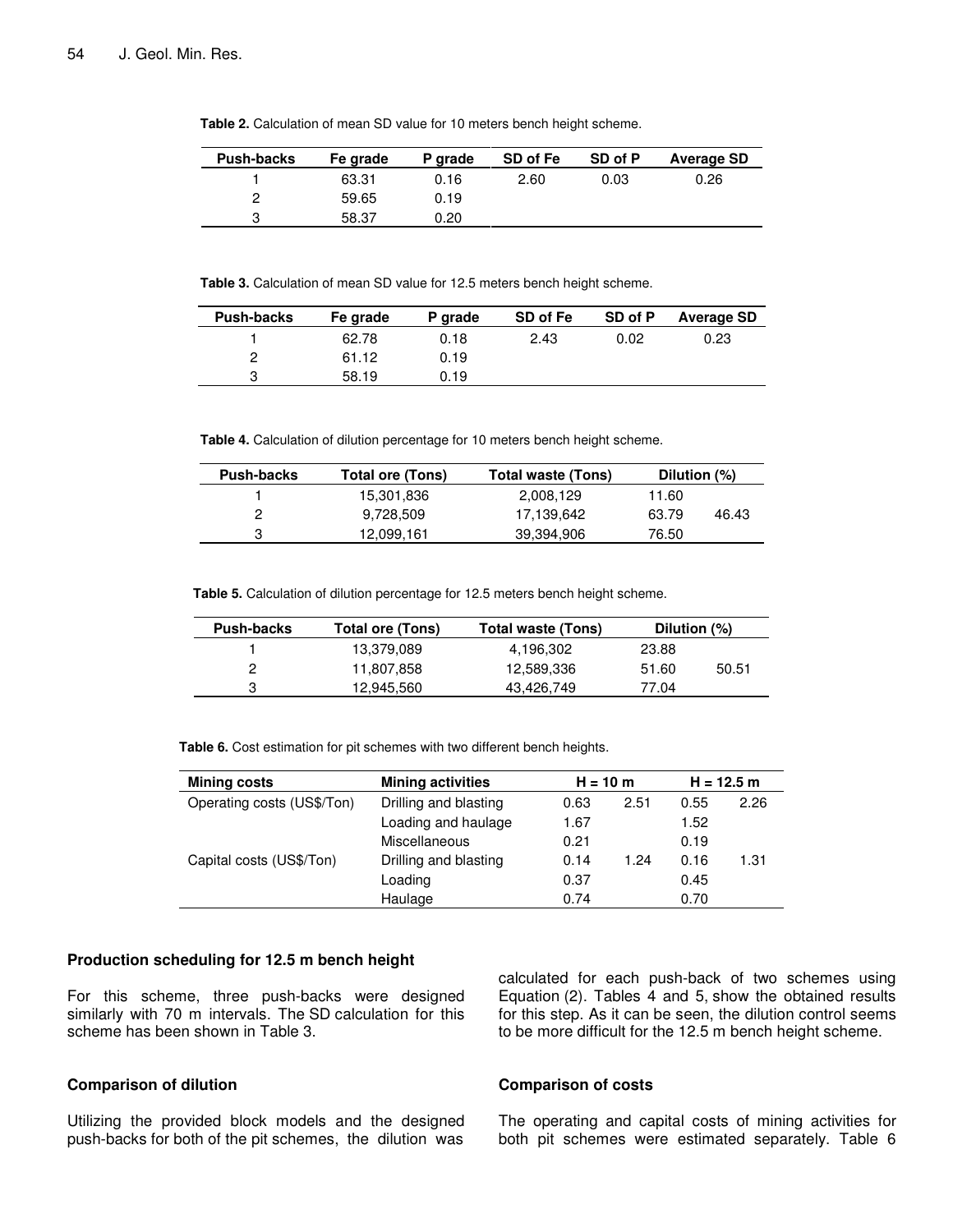

**Figure 5.** Large block of 10 meters bench height scheme.

shows the obtained results. As can be seen, because the greatest parts of waste zone were soil and extremely fractured rock, the total cost of drilling and blasting for the considered example was far less than cost of loading and haulage.

## **Comparison of practicability**

The practicability of two alternative bench height schemes was evaluated through simple sequencing method. The metric dimension of large block considered for this reserve was  $150 \times 100 \times 50$ , with average specific gravity of 4 tons per cubic meters to stand for 3 million tons of annual production.

## **Practicability of 10 m bench height**

Figure 5 shows that, 20 small blocks with a 150  $\times$  25  $\times$  10 dimension should be extracted with the aid of predicted equipment for 10 m bench height scheme. Considering a  $4 \times 5$  m burden and spacing with staggered pattern, a total number of 180 blast holes with 11.5 m length should be drilled in each small block. 207 h will be needed for a drilling machine with 10 m per hour drilling speed, to complete drilling of one small block. When 22 h time needed for charging of 180 blast holes is added to the time required for drilling, the total time required for drilling and blasting will be 229 h. With regard to the estimated loading-haulage time cycle for the predicted equipment, the total time needed for loading and haulage of a small block was estimated to be equal to 250 h. Table 7 shows that according to Equations (3 and 4), 17 sequences with total time of 4,229 h will be needed for extraction of all small blocks in this scheme.

## **Practicability of 12.5 m bench height**

Figure 6 shows that the large block of this scheme, has been divided to 16 small blocks with dimension of 150  $\times$  $25 \times 12.5$  which will be extracted through 14 sequences and 2,583 h as shown in Table 7. A staggered pattern with burden and spacing of  $5.5 \times 6.6$  m, and total number of 92 blast holes with average length of 14.5 m has been considered for the small blocks. Accounting on 10 m per hour drilling speed for the predicted drilling machine, a total time of 134 h will be needed for drilling of each small block. If the charging time (11 h) is added to this value, the total drilling and blasting time will be 145 h. Similar to the previous section, the total time needed for loading and haulage of a small block of 12.5 m bench height scheme was estimated to be equal to 187.5 h.

## **Comparison of safety**

With regards to the geotechnical observations and Equations (5 and 6), the factor of safety (*FS)* for sliding blocks in the slopes composed both the bench schemes (10 and 12.5 m) was calculated. The factor of safety for the most critical sliding block of each scheme was selected as a representative factor of safety for the pit design scheme. The most critical factors of safety were 1.35 for 10 m bench height and 1.18 for 12.5 m bench height.

## **Comparison of availability**

The average availability *AV* was calculated for the predicted equipment by use of Equation (7). Data used for availability calculation (average downtimes) were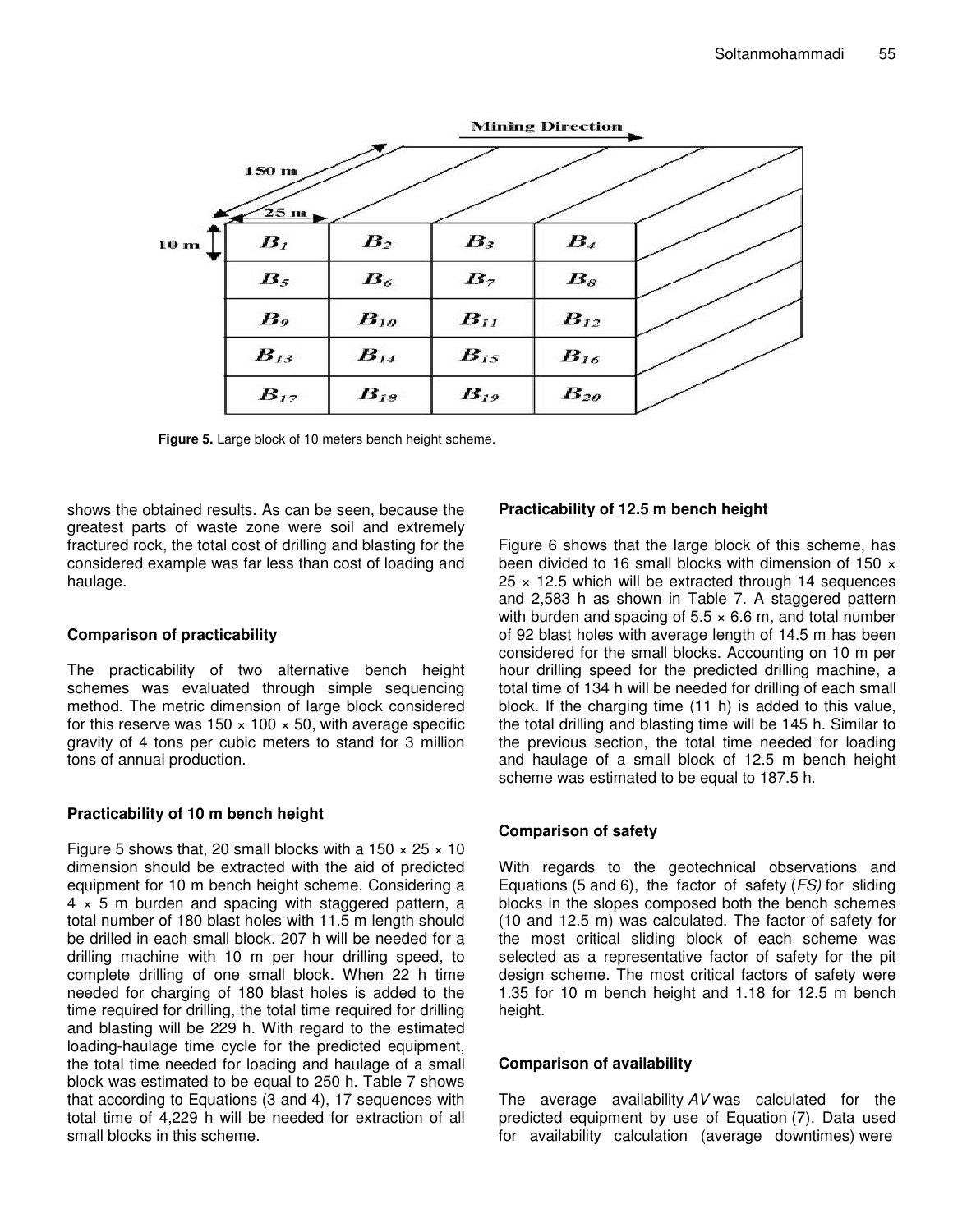| <b>Sequences</b> | <b>Operations</b>  | <b>Blocks</b>  | $H = 10 m$ | $H = 12.5 m$ |
|------------------|--------------------|----------------|------------|--------------|
| 1                | D and B            | $B_1$          | 229        | 145          |
|                  |                    |                |            |              |
|                  | L and H            | $B_1$          | 250        | 187.5        |
| 2                | D and B            | B <sub>2</sub> | 229        | 145          |
|                  |                    |                |            |              |
| 3                | L and H            | B <sub>2</sub> | 250        | 187.5        |
|                  | D and B            | B <sub>3</sub> | 229        | 145          |
|                  |                    |                |            |              |
|                  | L and H            | $B_3$          | 250        | 187.5        |
| 4                | D and B<br>D and B | $B_4$          | 229<br>229 | 145<br>145   |
|                  |                    | $B_5$          |            |              |
|                  | L and H            | $B_4$          | 250        | 187.5        |
| 5                | L and H            | $B_5$          | 250        | 187.5        |
|                  | D and B            | $B_6$          | 229        | 145          |
|                  |                    |                |            |              |
| 6                | L and H            | $B_6$          | 250        | 187.5        |
|                  | D and B            | B <sub>7</sub> | 229        | 145          |
|                  |                    |                |            |              |
|                  | L and H            | B <sub>7</sub> | 250        | 187.5        |
| 7                | D and B            | B8             | 229        | 145          |
|                  | D and B            | B9             | 229        | 145          |
|                  | L and H            | $B_8$          | 250        | 187.5        |
| 8                | L and H            | $B_9$          | 250        | 187.5        |
|                  | D and B            | $B_{10}$       | 229        | 145          |
|                  |                    |                |            |              |
| 9                | L and H            | $B_{10}$       | 250        | 187.5        |
|                  | D and B            | $B_{11}$       | 229        | 145          |
|                  |                    |                |            |              |
|                  | L and H            | $B_{11}$       | 250        | 187.5        |
| 10               | D and B<br>D and B | $B_{12}$       | 229        | 145          |
|                  |                    | $B_{13}$       | 229        | 145          |
|                  | L and H            | $B_{12}$       | 250        | 187.5        |
| 11               | L and H            | $B_{13}$       | 250        | 187.5        |
|                  | D and B            | $B_{14}$       | 229        | 145          |
|                  |                    |                |            |              |
| 12               | L and H            | $B_{14}$       | 250        | 187.5        |
|                  | D and B            | $B_{15}$       | 229        | 145          |
|                  |                    |                |            |              |
|                  | L and H            | $B_{15}$       | 250        | 187.5        |
| 13               | D and B            | $B_{16}$       | 229        | 145          |
|                  | D and B            | $B_{17}$       | 229        | ----         |
|                  | L and H            | $B_{16}$       | 250        | 187.5        |
| 14               | L and H            | $B_{17}$       | 250        |              |
|                  | D and B            | $B_{18}$       | 229        |              |
|                  |                    |                |            |              |
| 15               | L and H            | $B_{18}$       | 250        |              |
|                  | D and B            | $B_{19}$       | 229        |              |

**Table 7.** Time required for reaching annual production using simple sequencing method.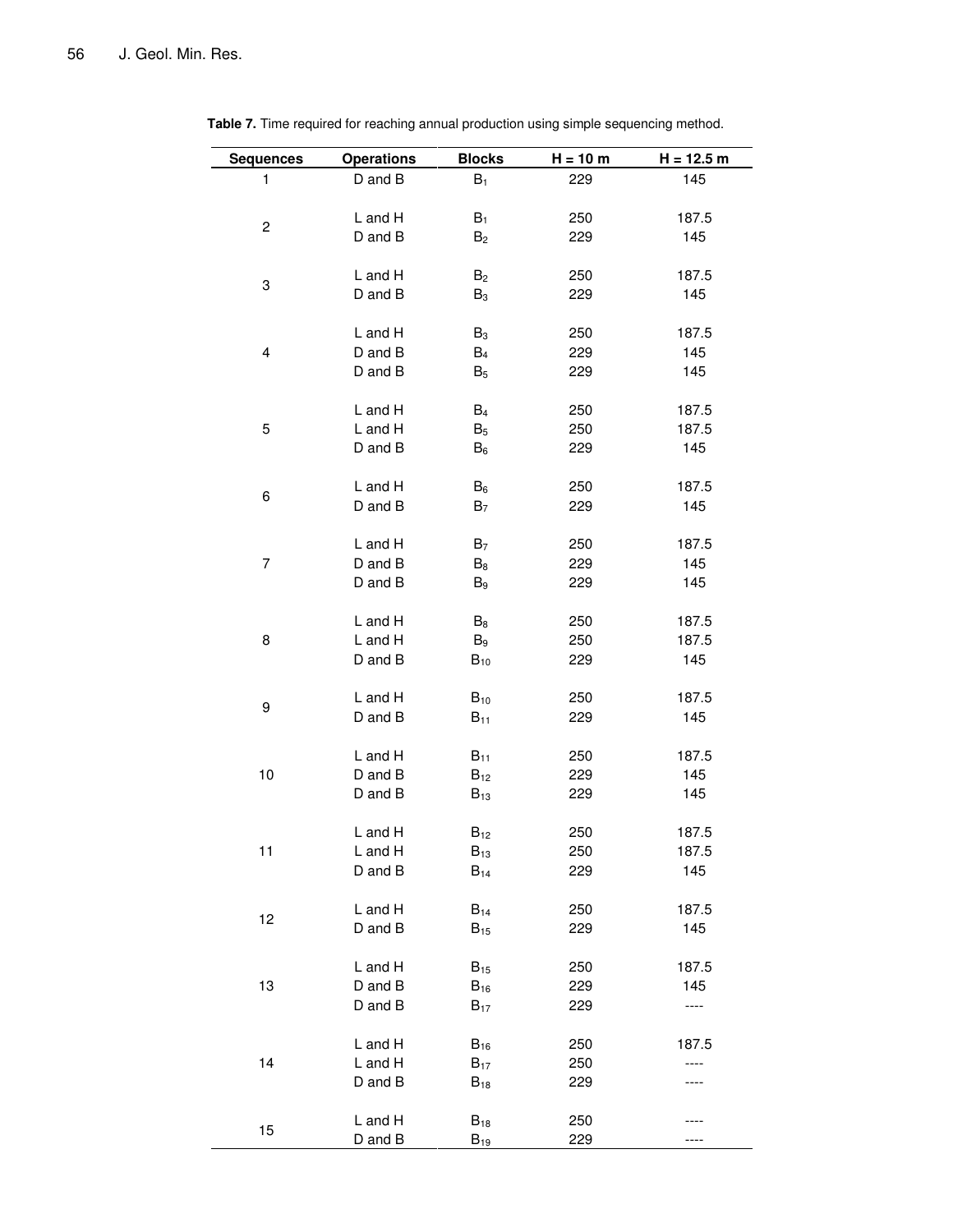



**Figure 6.** Large block of 12.5 meters bench height scheme.

**Table 8.** Availability of equipments for bench height schemes.

|              | Drilling machines (%) | Loading machines (%) Haulage machines (%) |  |
|--------------|-----------------------|-------------------------------------------|--|
| $H = 10 m$   |                       |                                           |  |
| $H = 12.5$ m | 63                    | 65                                        |  |

obtained from field performance of similar drilling, loading, and haulage machines in projects with 10 and 12.5 m bench height. Table 8 shows the average availability for both of the bench height schemes.

**Table 7.** Contd.

#### **Application of the VIKOR method**

According to Equation (8), the gathered data of previous sections (weights and performance scores) were placed in decision matrix shown in Table 9. These scores were normalized with the aid of Equations (9 and 11) and then were placed in the normalized decision matrix shown in Table 10. Table 11 shows that, the ideal and negative ideal solutions have been determined according to Equation (12 and 13). Finally, according to Equation (15 and 17), the utility measure, regret measure, and VIKOR index were calculated. Table 12 shows that, the 10 m bench height alternative with VIKOR index of 0, in spite of worse performance in some criteria such as production scheduling, operation cost, practicability, and drilling availability has been distinguished as the best compromise solution for this problem.

#### **CONCLUSION**

This study introduces an approach in which the advantages and disadvantages of utilizing different bench heights in an open pit mine case is aggregated in a compromising way and a practical bench height is finally selected for the case. For this purpose, the effective criteria in bench height optimization, are indicated and categorized in two economical and technical groups. However, this categorization is quite optional and flexible and depends on the accuracy of available data and also importance of each criterion. For example, a third group of criteria named as "geomechanical aspects"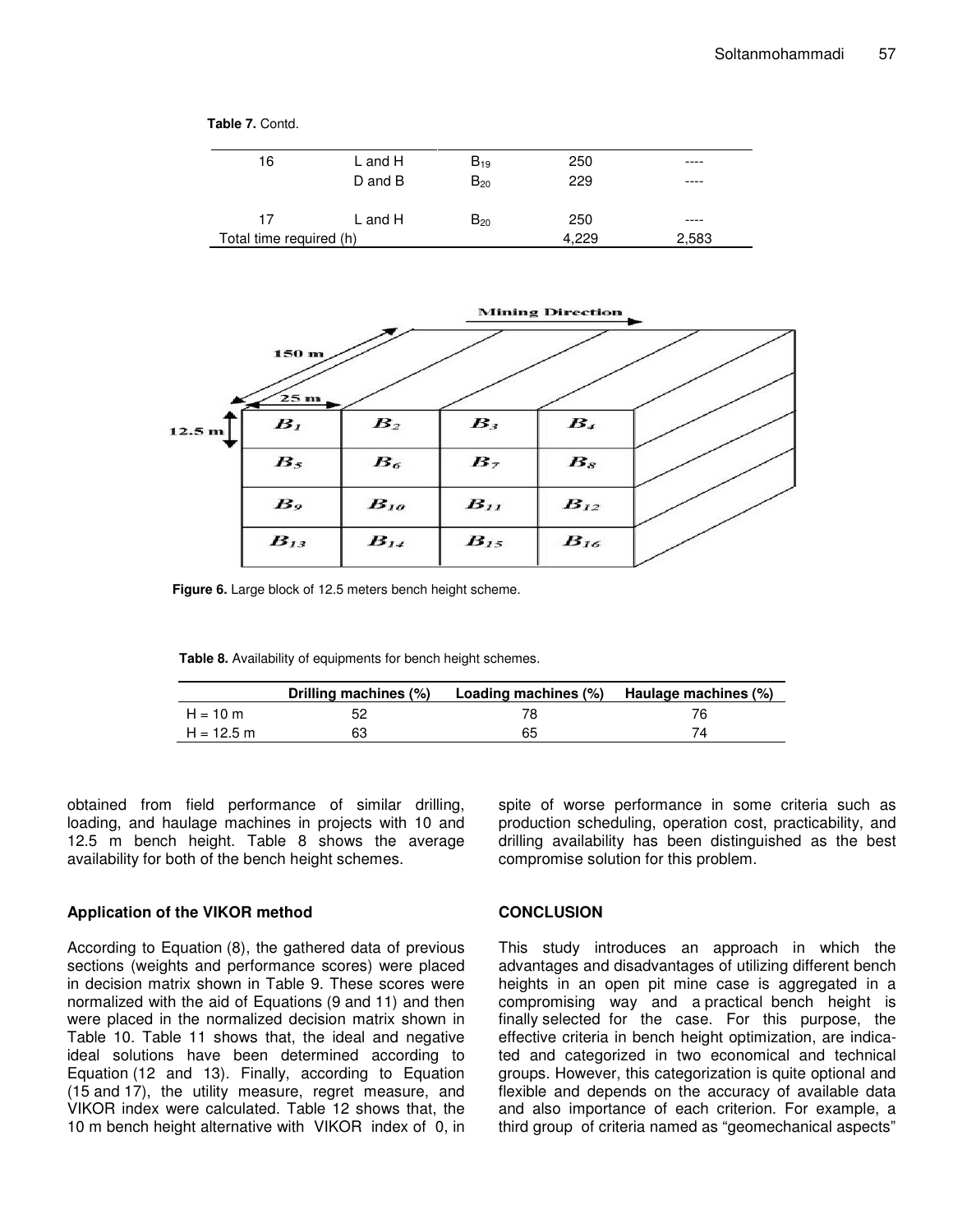| <b>Criteria</b>           | $H = 10 m$ | $H = 12.5 m$ | Weights |
|---------------------------|------------|--------------|---------|
| Production scheduling     | 0.26       | 0.23         | 0.115   |
| Dilution (%)              | 46.43      | 50.51        | 0.096   |
| Operating cost (US\$)     | 2.51       | 2.26         | 0.140   |
| Capital cost (US\$)       | 1.24       | 1.31         | 0.162   |
| Practicability (h)        | 4,229      | 2,583        | 0.134   |
| Safety                    | 1.35       | 1.18         | 0.124   |
| Drilling availability (%) | 52         | 63           | 0.074   |
| Loading availability (%)  | 78         | 65           | 0.094   |
| Haulage availability (%)  | 76         | 74           | 0.060   |

**Table 9.** Decision matrix.

**Table 10.** Normalized decision matrix.

| <b>Criteria</b>           | H = 10 m | $H = 12.5 m$ | Weights |
|---------------------------|----------|--------------|---------|
| Production scheduling     | 0.655    | 0.756        | 0.115   |
| Dilution (%)              | 0.736    | 0.677        | 0.096   |
| Operating cost (US\$)     | 0.669    | 0.744        | 0.140   |
| Capital cost (US\$)       | 0.726    | 0.687        | 0.162   |
| Practicability (h)        | 0.521    | 0.853        | 0.134   |
| Safety                    | 0.753    | 0.658        | 0.124   |
| Drilling availability (%) | 0.637    | 0.771        | 0.074   |
| Loading availability (%)  | 0.768    | 0.640        | 0.094   |
| Haulage availability (%)  | 0.716    | 0.698        | 0.060   |

**Table 11.** Ideal and negative ideal solutions.

| <b>Ideal solutions</b> | <b>Non-ideal solutions</b> | Weights |
|------------------------|----------------------------|---------|
| 0.756                  | 0.655                      | 0.115   |
| 0.736                  | 0.677                      | 0.096   |
| 0.744                  | 0.669                      | 0.140   |
| 0.726                  | 0.687                      | 0.162   |
| 0.853                  | 0.521                      | 0.134   |
| 0.753                  | 0.658                      | 0.124   |
| 0.771                  | 0.637                      | 0.074   |
| 0.768                  | 0.640                      | 0.094   |
| 0.716                  | 0.698                      | 0.060   |
|                        |                            |         |

**Table 12.** Calculation of the VIKOR index.

|                    | $H = 10$ | $H = 12.5$ |
|--------------------|----------|------------|
| Utility measure    | 0.463    | 0.537      |
| Regret measure     | 0.140    | 0.162      |
| <b>VIKOR</b> index | 0.000    | 1.000      |
|                    |          |            |

could be added to the clusters of the hierarchy. In this category, parameters such as safety factor, modified rock mass rating (MRMR), uniaxial compressive strength (UCS), rock quality designation (RQD), spacing and